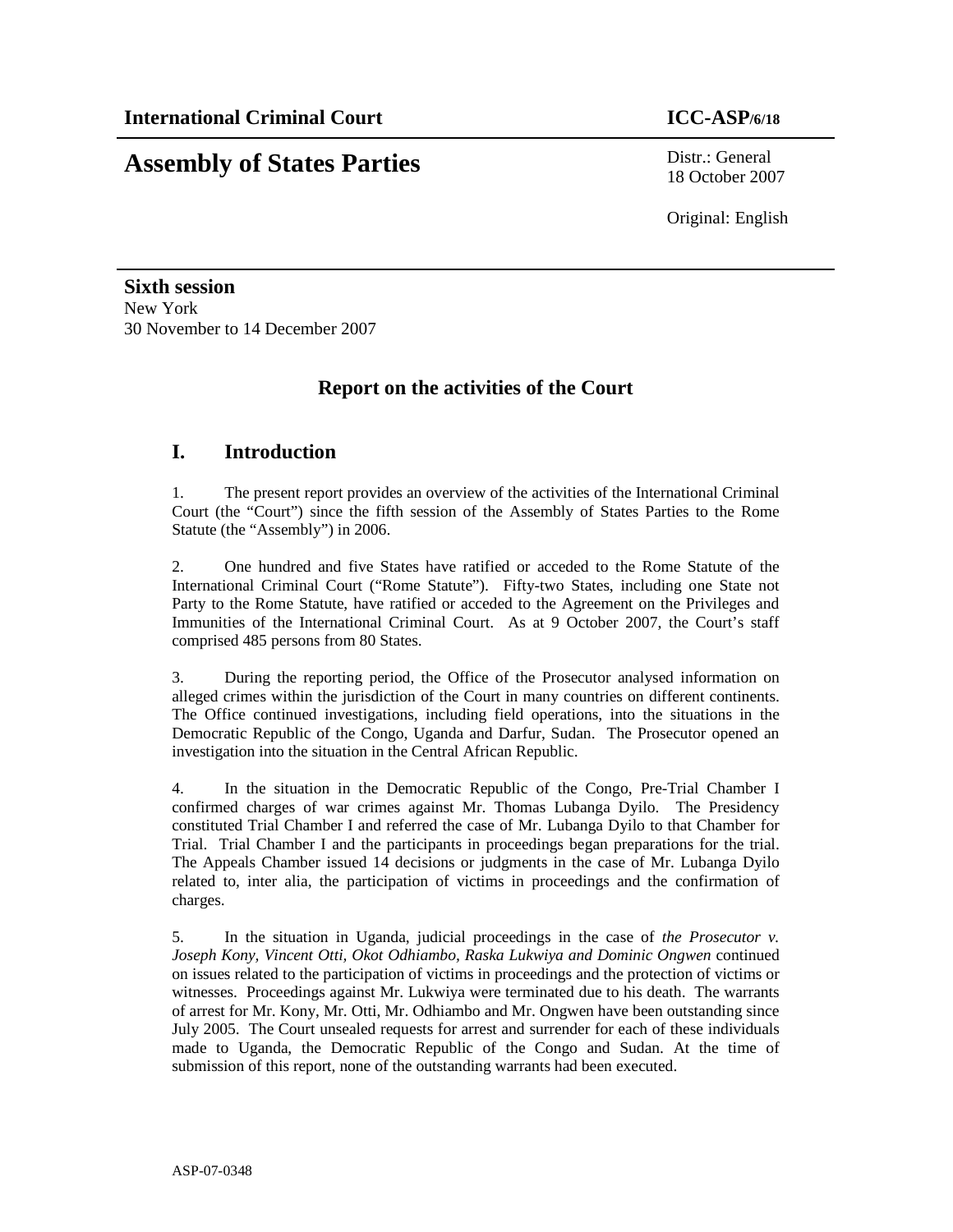6. In the situation in Darfur, Sudan, the Court issued warrants of arrest for Mr. Ahmad Muhammad Harun ("Ahmad Harun") and Mr. Ali Muhammad Ali Abd-al-Rahman ("Ali Kushayb") on counts of crimes against humanity and war crimes. The Court issued requests for their arrest and surrender to Sudan, all States Parties, all United Nations Security Council members, Egypt, Eritrea, Ethiopia and the Libyan Arab Jamahariya. At the time of submission of this report, neither warrant of arrest had been executed.

7. In the situations in the Democratic Republic of the Congo, Uganda and Darfur, Sudan, the Court conducted substantial outreach activities to raise awareness and understanding of the Court and its activities.

8. The Court proceeded with the implementation of the Strategic Plan adopted and presented to the Assembly in 2006. Implementation of the Plan, including use of the Plan in preparing the proposed 2008 programme budget, helped to strengthen coordination between the organs and the internal administration of the Court. The Court engaged in dialogue with the Assembly through the Working Groups of the Bureau in The Hague and in New York on the Strategic Plan and on other issues within the Working Groups' mandates.

9. The Court's contributions to achieving the aims of the Rome Statute depend not only on the activities of the Court itself but also on the extent of international cooperation provided by States and others, in particular in the arrest and surrender of persons. The Court does not have the mandate to arrest persons. In the Rome Statute, States Parties reserved both the obligation and the power to do so to States. Throughout the reporting period, the Court's experience reconfirmed the necessity of effective international cooperation, especially with respect to arrests. The Court continued to devote considerable efforts to securing the cooperation of States, in particular for the execution of arrest warrants.

## **II. Judicial proceedings**

10. Between the different situations and cases, the Court handled approximately 1,400 filings (including annexes). Proceedings before the Court are, in principle, public. Decisions of the Chambers and filings of participants are published on the Court's web site.<sup>1</sup> In certain circumstances, proceedings or decisions may be kept confidential for a period of time, for example to protect the security of victims and witnesses. This report covers only public matters.

### **A. Situation in the Democratic Republic of the Congo (***The Prosecutor v. Thomas Lubanga Dyilo)*

11. At the time of the fifth session of the Assembly, Pre-Trial Chamber I was conducting a hearing on the confirmation of the charges brought by the Prosecutor against Mr. Thomas Lubanga Dyilo. On 29 January 2007, the Chamber issued its decision, finding that there was sufficient evidence to establish substantial grounds to believe that Mr. Lubanga Dyilo committed each of the crimes charged by the Prosecutor. The Chamber therefore confirmed charges against Mr. Lubanga Dyilo of war crimes, namely enlisting and conscripting children under the age of 15 years and using them to participate actively in hostilities.

12. Both the defence and the Prosecutor sought leave of the Pre-Trial Chamber to appeal the decision on the confirmation of charges. The Pre-Trial Chamber dismissed both these

<sup>1</sup> http://www.icc-cpi.int.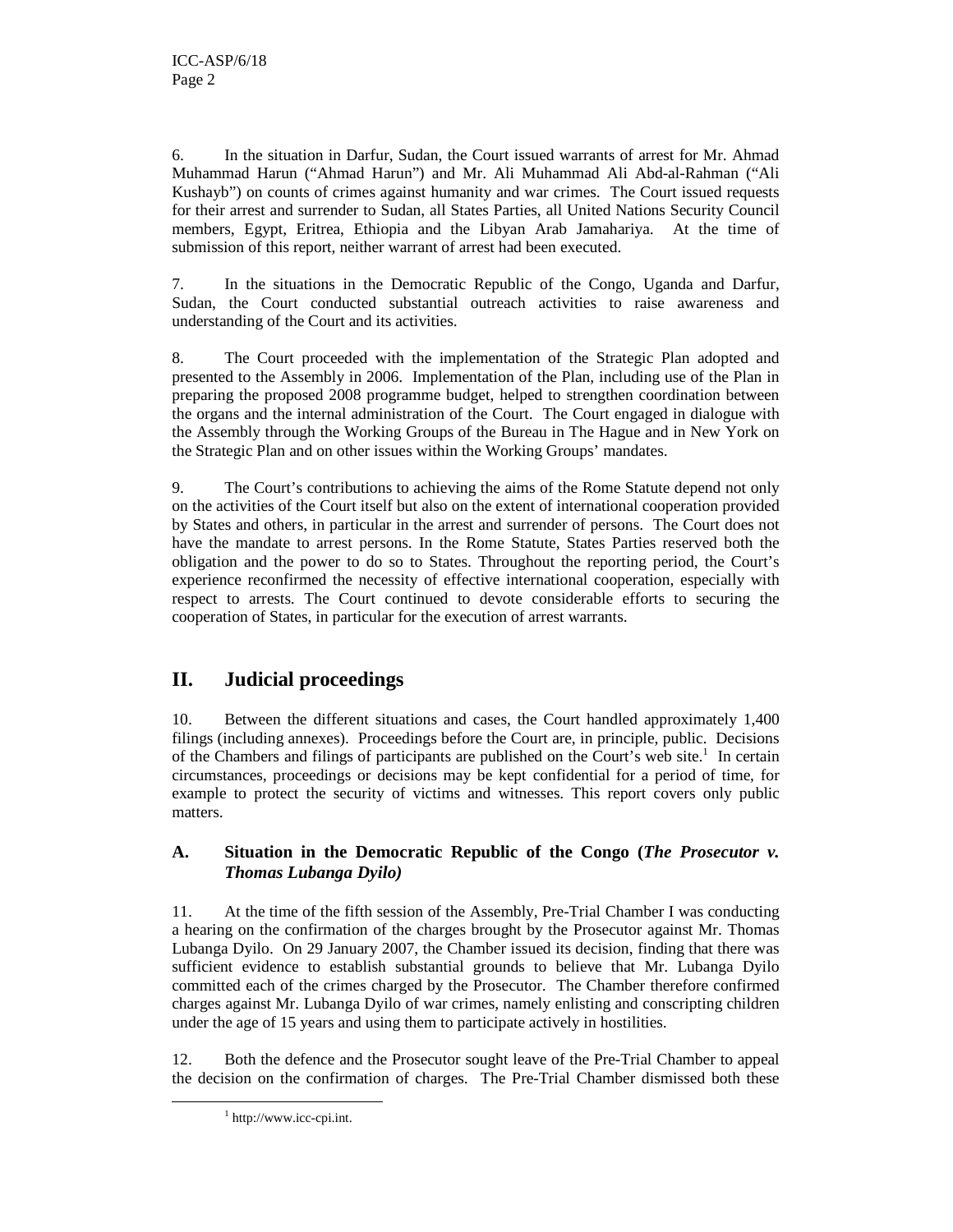requests simultaneously on 24 May 2007. The defence also filed an appeal against the confirmation of charges decision directly with the Appeals Chamber. The Appeals Chamber dismissed this appeal on 13 June 2007.

13. On 6 March 2007, the Presidency constituted Trial Chamber I and referred the case of Mr. Lubanga Dyilo to that Chamber for trial. The Trial Chamber began preparations for trial. The Chamber held three hearings and received several filings from the Prosecutor, defence and legal representatives of victims on issues including the participation of victims, disclosure of evidence and the E-Court Protocol. The Office of the Prosecutor continued reviewing all the evidence it gathered for disclosure purposes.

14. Four victims participated in the proceedings before the Pre-Trial, Trial and Appeals Chambers, as deemed appropriate by the relevant Chamber in accordance with the Rome Statute. The victims were represented by two legal representatives who, inter alia, made opening and closing statements before the Pre-Trial Chamber during the hearing on the confirmation of charges and made submissions to the Trial Chamber on the question of victims' participation during the trial. This case represents the first time in the history of an international criminal court or tribunal that victims have participated in proceedings in their own right. In August 2007, Pre-Trial Chamber I rendered a decision in the situation in the Democratic Republic of the Congo regarding the applications of victims to participate in proceedings.

15. Throughout the different proceedings, the Court exercised its responsibilities with respect to the protection of the rights of the defence. Following the confirmation of charges, the original counsel for Mr. Lubanga Dyilo withdrew from the case. The Registrar appointed duty counsel to represent Mr. Lubanga Dyilo during the proceedings before the Pre-Trial Chamber on the requests for leave to appeal and during the proceedings before the Appeals Chamber in relation to the appeal. Mr. Lubanga Dyilo subsequently appointed a lawyer on the Court's list of counsel as his new counsel.

#### **B. Situation in Uganda (***The Prosecutor v. Joseph Kony, Vincent Otti, Okot Odhiambo, Raska Lukwiya and Dominic Ongwen***)**

16. The Court could not substantially advance the proceedings in the case of *the Prosecutor v. Joseph Kony, Vincent Otti, Okot Odhiambo, Raska Lukwiya, and Dominic Ongwen* since these persons had neither been arrested nor surrendered. Nonetheless, proceedings in this case and in the situation more generally continued before Pre-Trial Chamber II on issues related to, inter alia, the participation of victims and the protection of victims or witnesses. During the reporting period, the Chamber issued a total of 11 public decisions in the situation or the case.

17. On 11 July 2007, Pre-Trial Chamber II terminated the proceedings against Mr. Lukwiya following confirmation of his death, thereby rendering the warrant of arrest for him without effect.

#### **C. Situation in Darfur, Sudan** *(The Prosecutor v. Ahmad Muhammad Harun ("Ahmad Harun") and Ali Muhammad Ali Abd-al-Rahmam ("Ali Kushayb"))*

18. On 25 April 2007, Pre-Trial Chamber I issued warrants of arrest for Mr. Ahmad Muhammad Harun ("Ahmad Harun") and Mr. Ali Muhammad Ali Abd-al-Rahman ("Ali Kushayb"). On 27 February 2007, the Prosecutor had applied for summons to appear for the two individuals. The Chamber determined that there were reasonable grounds to believe that Mr. Harun had committed 20 counts of crimes against humanity and 22 counts of war crimes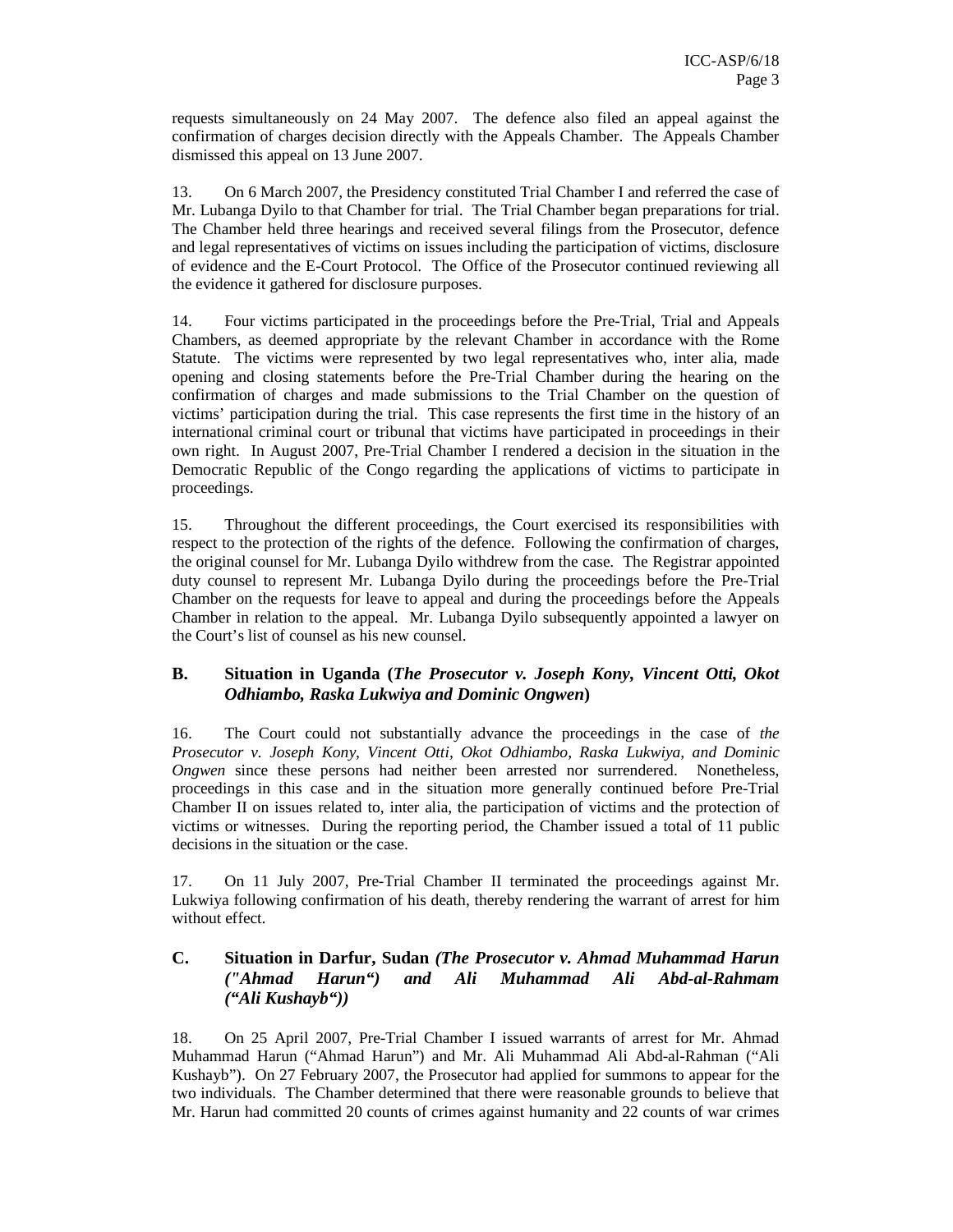and that Mr. Kushayb had committed 22 counts of crimes against humanity and 28 counts of war crimes.

19. On 4 June 2007, the Court issued requests for the arrest and surrender of Mr. Harun and Mr. Kushayb to Sudan, all States Parties to the Rome Statute, all United Nations Security Council members, Egypt, Eritrea, Ethiopia and the Libyan Arab Jamahariya. At the time of submission of this report, neither warrant had been executed.

## **III. Analysis, investigations and prosecutorial activities**

20. The Office of the Prosecutor continued to conduct investigations in situations of ongoing violence. Difficult circumstances in the field continued to present significant challenges for the Office and for the supporting functions of the Court in all four situations referred to the Court. In particular, ongoing violence routinely threatened the safety and wellbeing of victims, witnesses, Court staff and others.

#### **A. Situation in the Democratic Republic of the Congo**

21. In addition to the case of Mr. Lubanga Dyilo, the Office of the Prosecutor continued its investigation into a second case concerning crimes allegedly committed in the Ituri region of the Democratic Republic of the Congo.

22. The Office also continued the process of selecting a third case. To this end, the Office continued monitoring the overall situation in the Democratic Republic of the Congo and collected information on the activities of individuals and armed groups throughout its territory and on allegations of crimes under the Court's jurisdiction reportedly committed in several provinces of the country, such alleged crimes including forcible transfers of population, killings and mass sexual violence.

#### **B. Situation in Uganda**

23. The Prosecutor completed his investigation into the crimes allegedly committed by five leaders of the Lord's Resistance Army. The Office of the Prosecutor continued to proactively maintain contacts with witnesses in order to preserve the results of previous work. The Office continued to monitor crimes committed after the issuance of the warrants of arrest.

24. With respect to the individuals subject to warrants of arrest, the Office provided assistance to the Government of Uganda in confirming the death of Mr. Raska Lukwiya. The Office also monitored information that the individuals could be receiving supplies and financial support through various channels.

25. The entire situation in Uganda remains under analysis. The Office continued to analyse allegations of crimes committed by persons other than those subject to warrants of arrest, including members of the Uganda People's Defence Force. The Office requested information from the Ugandan authorities.

### **C. Situation in Darfur, Sudan**

26. During the period since the last report to the Assembly, the Prosecutor twice reported to the United Nations Security Council, on 14 December 2006 and on 7 June 2007, on the progress of his activities in accordance with Security Council resolution 1593 (2005).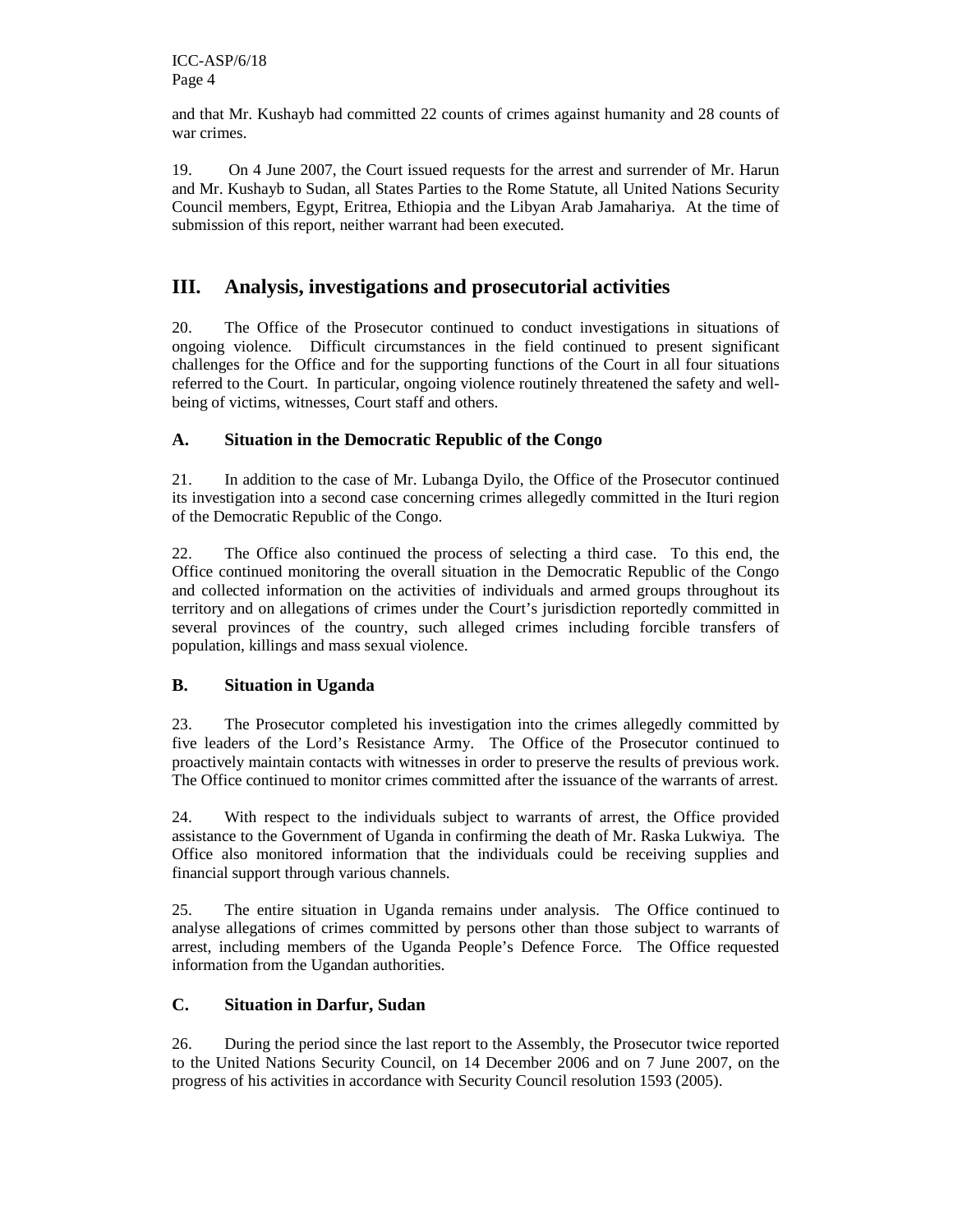27. In his report of December 2006, the Prosecutor notified the Security Council that his Office was completing an investigation and the collection of sufficient evidence to identify those who bear the greatest responsibility for some of the worst crimes in Darfur. He reported that he was planning to finalize the submission for the judges by February 2007.

28. At that point, the Office had conducted more than 70 missions to 17 different countries, screened hundreds of potential witnesses and conducted more than 100 formal witness interviews. The Prosecutor also indicated the steps being taken to protect victims and witnesses in the field. The Prosecutor indicated that the Office would send a delegation to Khartoum in January 2007 to gather further information. Finally, the report set out steps taken to secure cooperation from the Government of Sudan and support from the United Nations, the African Union and other organizations.

29. From 27 January to 7 February 2007, the Office carried out a mission to gather further information on national proceedings in Sudan.

30. On 27 February, the Prosecutor submitted his evidence to the judges, requesting summonses to appear for Mr. Harun and Mr. Kushayb. On the issue of admissibility, the Prosecutor noted that "the investigations currently being carried out by the relevant Sudanese authorities do not encompass the same persons and the same conduct which are the subject of the case before the Court. To the extent that the investigations do involve one of the individuals named in this application, they do not relate to the same conduct which is the subject of the case before the Court: the national proceedings are not in respect of the same incidents and address a significantly narrower range of conduct."<sup>2</sup>

31. Following the issuance of the warrants of arrest by Pre-Trial Chamber I, the Office continued the investigation to prepare for trial. In total, the Office has conducted more than 100 missions to nearly 20 countries.

32. In his June 2007 report to the Security Council, the Prosecutor presented the case of Mr. Harun and Mr. Kushayb in detail, emphasizing that his objective was to ensure the appearance of these individuals before the Court and indicating that this major challenge requires the unconditional cooperation of all. In his speech the Prosecutor said: "The Security Council and regional organizations must take the lead in calling on the Sudan to arrest the two individuals and surrender them to the Court. The territorial State, the Sudan, has the legal obligation and the ability to do so. And we count on every State to execute an arrest should either of these individuals enter their territory".<sup>3</sup> The Prosecutor went on to note that he continues to monitor the ongoing situation, which he described as alarming, with 4 million persons in need of humanitarian assistance, 2 million internally displaced persons, and "allegations of indiscriminate and disproportionate Sudanese Government air strikes from January through April, with some villages bombarded for as long as ten days; […] allegations of crimes by rebel forces, including against international personnel; […] reports of attacks against internally displaced persons, in particular the rape of women venturing outside the camps; [and] information about local clashes, some allegedly motivated by efforts to reward those collaborating with the Militia/Janjaweed."<sup>4</sup> The Prosecutor pointed to the fact that Mr. Harun is presiding over this situation.

#### **D. Situation in the Central African Republic**

33. On 22 May 2007, the Prosecutor announced that he had decided to open an investigation into the situation in the Central African Republic, following the referral of the

<sup>&</sup>lt;sup>2</sup> Prosecutor's application under article 58(7), ICC-02/05-56, 27 February 2007, para. 267.

<sup>&</sup>lt;sup>3</sup> Statement of the Prosecutor to the United Nations Security Council.

<sup>4</sup> Ibid.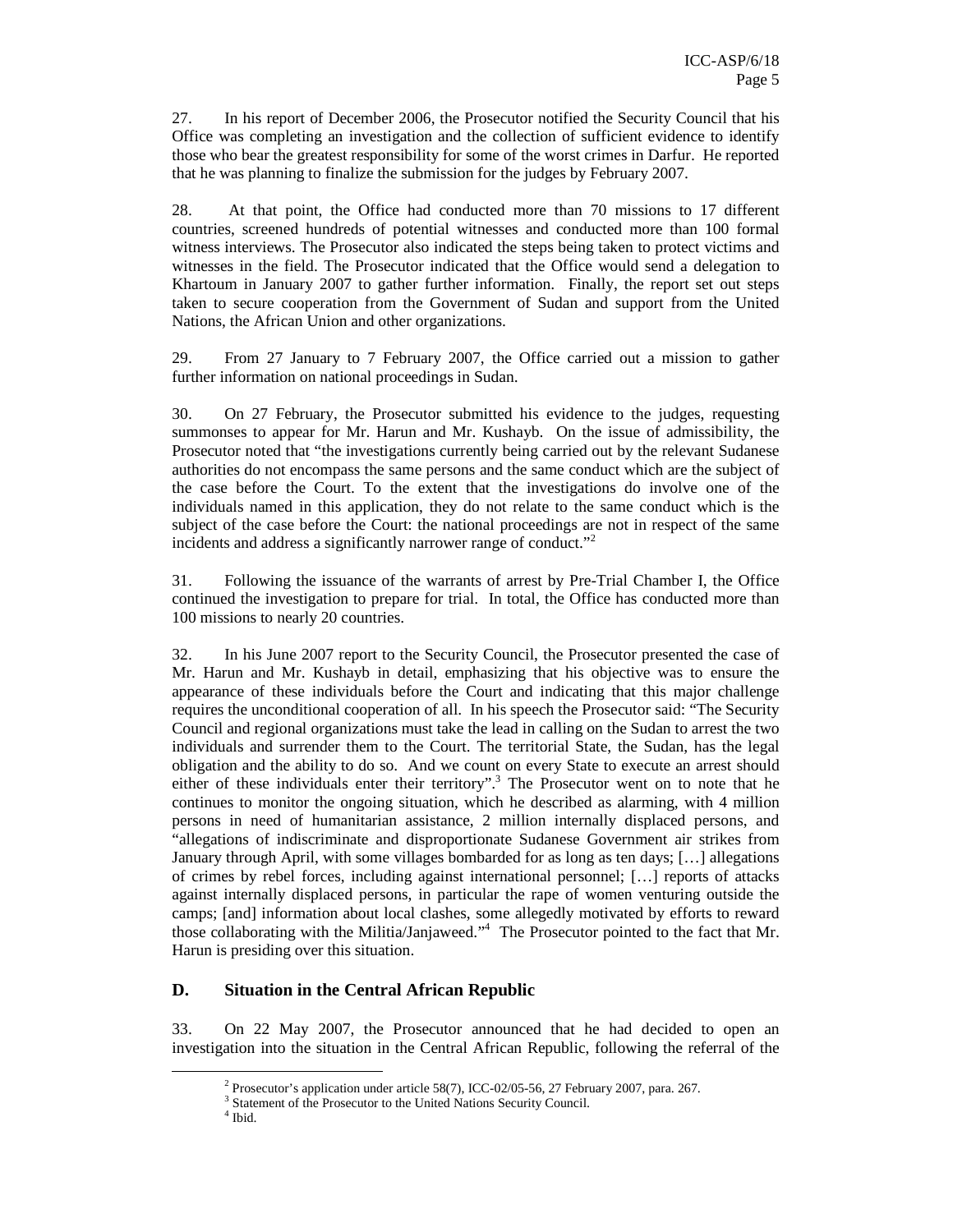situation by that State Party. Significant communications from non-governmental organizations have also been received. On the day of the announcement, the Office of the Prosecutor posted a background note on the opening of the investigation on the web site of the Court.<sup>5</sup>

34. The decision by the Prosecutor followed a thorough analysis of available information which led to the determination that the jurisdiction, admissibility and interests of justice requirements of the Rome Statute were satisfied. The Prosecutor indicated that the investigation will focus on violence that occurred in 2002 and 2003, including a mass campaign of sexual violence. The Office is also monitoring crimes committed since 2005.

### **E. Analysis activities**

35. The Office of the Prosecutor carried out routine open source information analysis on alleged crimes within the jurisdiction of the Court. The Office also received and analysed 428 communications related to purported crimes during the period from 1 January to 4 October 2007, bringing the total number of communications received to 2,889. The vast majority of these were dismissed as manifestly outside the jurisdiction of the Court. A number of situations are the subject of ongoing analysis, including the situation in Côte d'Ivoire, a State not Party to the Rome Statute, which has lodged a declaration accepting the exercise of jurisdiction by the Court. In accordance with the policy of the Office, only open source information and the situations which have been made public by the senders of communications are referred to publicly by the Office.

36. Analysis of the situation in the Central African Republic led to the opening of an investigation as described above. In the remaining situations, the Office continued to assess whether crimes had been committed, to analyse the jurisdiction and admissibility of possible cases and to assess whether the opening of an investigation would not be in the interests of justice.

37. A planned mission to Côte d'Ivoire has not yet been made possible by the authorities of Côte d'Ivoire. The Prosecutor has requested the authorities of Côte d'Ivoire to facilitate a mission by the Office to the country and has sought the assistance of the United Nations in this regard. The Prosecutor will conduct a visit to Colombia starting on 17 October 2007.

## **IV. Outreach**

-

38. Following the presentation of the Strategic Plan on outreach (ICC-ASP/5/12) to the Assembly at its fifth session, the Court proceeded to implement the Plan in the different situations in 2007. The Court undertook outreach to raise awareness and understanding of the Court and its activities in three of the four situations under investigation (Democratic Republic of the Congo, Uganda and Darfur, Sudan). Following the opening of the investigation into the situation in the Central African Republic, the Court assessed opportunities for outreach there, identified target audiences, established contact with local media and began development of a country-specific outreach strategy.

39. In the situation in the Democratic Republic of the Congo, the Court prioritized its outreach efforts in the region of Ituri, the area in which the crimes with which Mr. Lubanga Dyilo is charged are alleged to have taken place. The Court organized 47 outreach events and Court officials also participated in events organized by others. Over 1,800 persons participated in workshops and other outreach activities organized by the Court. Most of the

<sup>&</sup>lt;sup>5</sup> http://www.icc-cpi.int/library/press/pressreleases/ICC-OTP-BN-20070522-220\_A\_EN.pdf.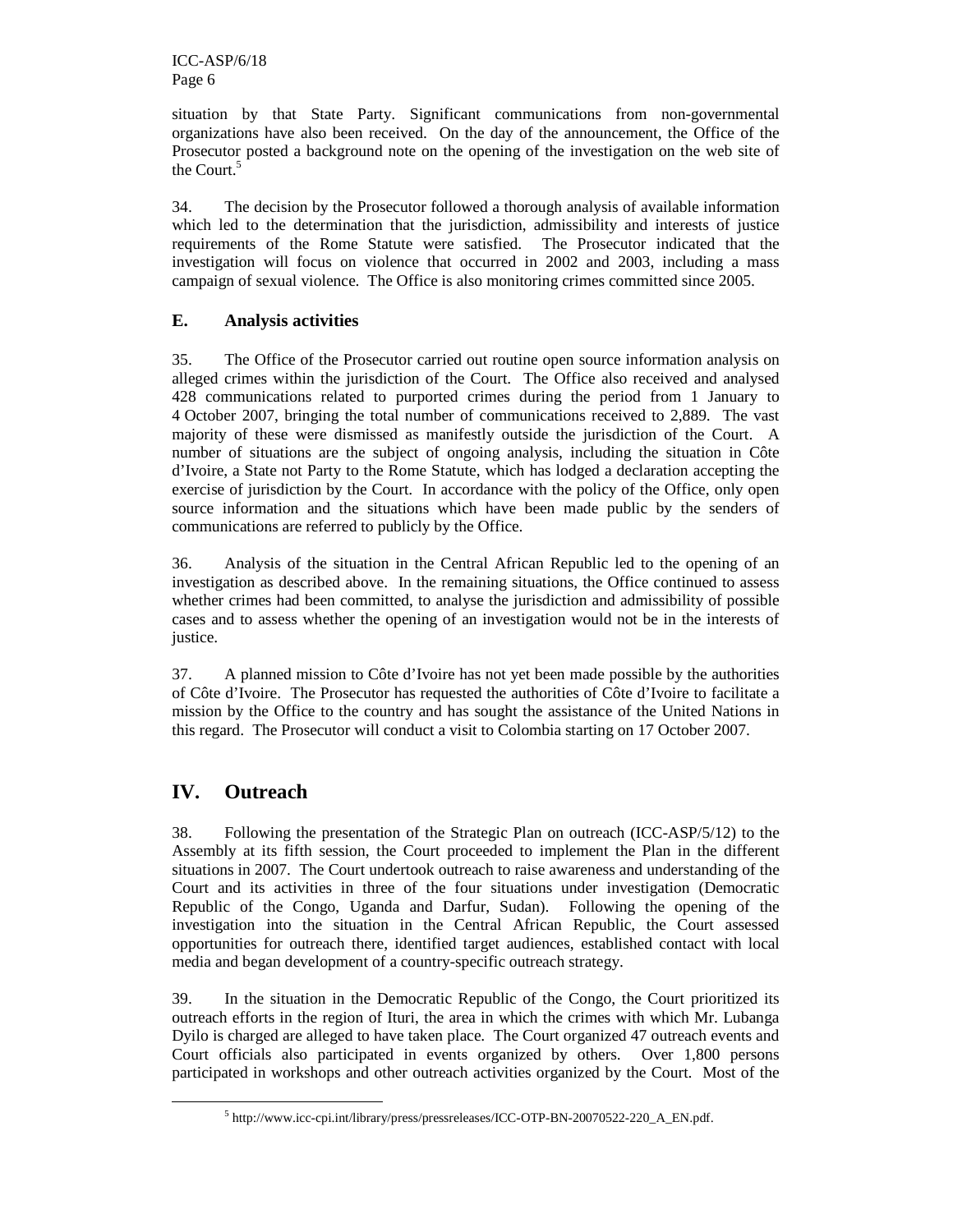Court's outreach was conducted through media campaigns, in particular interactive radio programmes. The Court reached an estimated audience of 1.8 million persons via radio and 4,000 persons via television according to data provided by the radio and television stations. The Court's outreach efforts led to increased understanding of the Court and increased coverage of the Court in Ituri and in Kinshasa.

40. The Court placed particular emphasis on making the proceedings in the case of Mr. Lubanga Dyilo accessible to local populations. The decision on the confirmation of charges was broadcast in the Democratic Republic of the Congo as well as throughout Africa and Europe. The Court's outreach team based in the Democratic Republic of the Congo organized a retransmission of the hearing for journalists and non-governmental organizations in Ituri. The Court also arranged for four journalists from the Democratic Republic of the Congo to come to The Hague to cover the judicial proceedings. To facilitate understanding of the proceedings, Court officials and staff provided interviews with print and electronic media throughout the confirmation process. The Court focused its interviews around key points in the judicial process such as the opening of the hearing and the issuing of the decision. The Court's outreach team briefed journalists in the Democratic Republic of the Congo on the procedural aspects of the proceedings in advance of the hearing.

41. In the situation in Uganda, the Court prioritized outreach in the northern and northeastern parts of the country, focusing in particular on raising awareness among persons living in internally displaced persons camps. Over 6,000 persons participated in the events organized by the Court. To multiply the impact of its outreach, the Court's outreach team based in Uganda provided training for leaders within the camps who volunteered to further explain the Court within the camps. The Court also participated in weekly radio programmes. According to the Court's monitoring reports and data from independent studies, awareness of the Court in the region has risen from 25 per cent of the population in 2005 to approximately 70 per cent.

42. In relation to the situation in Darfur, Sudan, the Court could not conduct outreach in Darfur due to security concerns. The Court carried out seven outreach activities, including a visit by the Registrar, in four refugee camps in Chad and four workshops in other locations. The Court also established an informal network for exchanging information with local populations and utilized media to raise awareness of its role and activities. The Office of the Prosecutor dedicated specific efforts to informing the Arabic-speaking public through international and regional Arabic and Sudanese media, and through visits to the region, including to Abu Dhabi and Cairo.

## **V. Enhancing international cooperation**

43. On 7 June 2007, the Court signed the Headquarters Agreement with the host State, the Netherlands. The agreement will enter into force upon its adoption by the Dutch Parliament. The Headquarters Agreement regulates the relationship between the Court and the host State including, inter alia, cooperation between the Court and the host State, the transfer of information, potential evidence and evidence into and out of the host State and the privileges, immunities and facilities of the Court, its staff, its elected officials, victims, witnesses and other persons required to be present at the seat of the Court.

44. In relation to the investigations and proceedings of the Court, the Rome Statute imposes specific obligations on States Parties to cooperate with and provide support to the Court. Part 9 of the Statute in particular provides the legal framework for international cooperation and judicial assistance and requires all States Parties, in accordance with the provisions of the Statute, to cooperate fully with the Court in its investigation and prosecution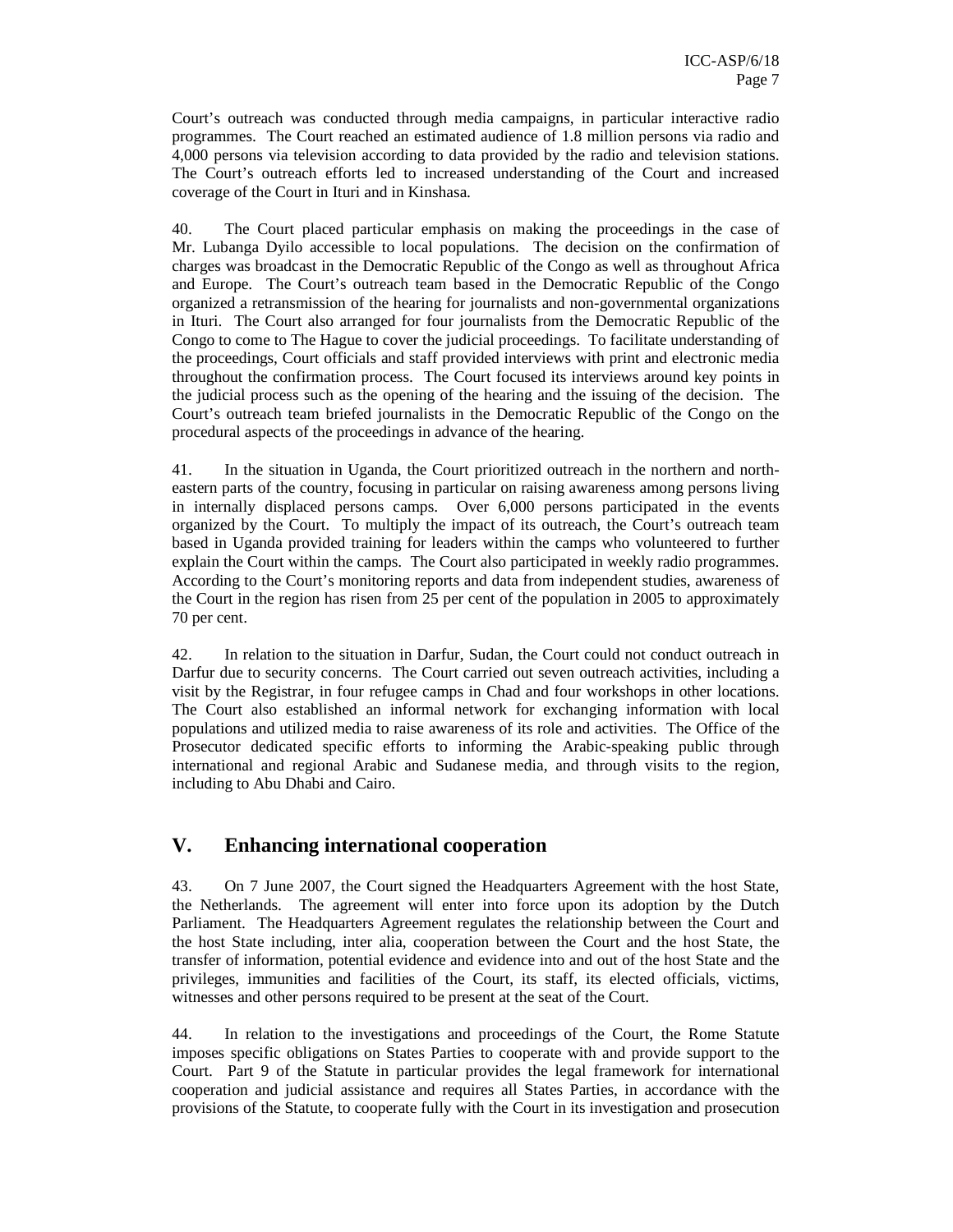of crimes within the jurisdiction of the Court. States may also conclude supplementary arrangements to provide specific support to the Court and can offer more general support in creating an environment which encourages cooperation by other States or by international organizations. Throughout the reporting period, the Court continuously sought to increase the cooperation received from States and international organizations.

45. In accordance with article 87, most of the Court's requests for cooperation are kept confidential. The Court made requests for and received cooperation or judicial assistance from many States and international organizations. However, significant requests for cooperation, in particular requests for arrest and surrender, were not fulfilled. Of the seven public warrants of arrest outstanding at the beginning of the reporting period, none was executed (one was rendered without effect due to the subject's death). The lack of arrests prevented the Court from materially advancing proceedings in these cases.

46. Court officials raised the importance of executing the warrants in bilateral contacts with representatives of States and international organizations, in multilateral fora and in public events.

47. The Office of the Prosecutor also conducted numerous activities to galvanize international and regional cooperation to execute the arrest warrants. The Prosecutor restated publicly on various  $\overline{\text{occasions}}^6$  his position as expressed in the Assembly of States Parties in 2006 that the remaining arrest warrants had to be executed. The Prosecutor met in June with the Ugandan Minister for Security, Mr. Amama Mbabazi. He encouraged that measures be taken cooperatively by the countries concerned, specifically the Democratic Republic of the Congo and Uganda, to secure the arrests. He was updated on the peace negotiations and reiterated on this occasion that the Office of the Prosecutor would not in any way be a party to the process. Arrests and possible support of the United Nations Mission in the Democratic Republic of the Congo (MONUC) have been the subject of two meetings with the Under-Secretary-General for Peacekeeping Operations, Jean-Marie Guéhenno. Expression of United Nations support was on both occasions forthcoming.

48. Since June, the Prosecutor has engaged in sustained efforts to raise awareness of the need for cooperation with the Court in execution of the arrest warrants in the situation in Darfur, Sudan. Efforts have included high-level meetings with senior United Nations officials, including the United Nations Secretary-General, with African Union officials and with League of Arab States officials, including League of Arab States Secretary-General Amr Musa. The Prosecutor has also held high-level meetings both with representatives of States Parties and of States not Parties, and with non-governmental organizations. The Prosecutor took the opportunity to raise the arrest warrants on the eve of the United Nations Security Council summit on Africa and of the second meeting of the extended contact group on Darfur, both held in New York in September. The Prosecutor will continue to conduct such meetings leading up to the next report to the United Nations Security Council, scheduled for 5 December 2007.

49. The Court continued negotiations with States Parties to conclude supplementary arrangements on specific issues of cooperation, primarily the protection and relocation of witnesses and the enforcement of sentences.

50. At the time of submission of this report, the Court had concluded seven agreements with States Parties on the protection and relocation of witnesses, the details of which are kept confidential for security reasons. More such agreements are urgently needed. Since 17 October 2006, the number of individuals requesting protection has increased threefold and the

<sup>6</sup> Nuremberg speech, 24 June 2007,

http://www.icc-cpi.int/library/organs/otp/speeches/LMO\_nuremberg\_20070625\_English.pdf.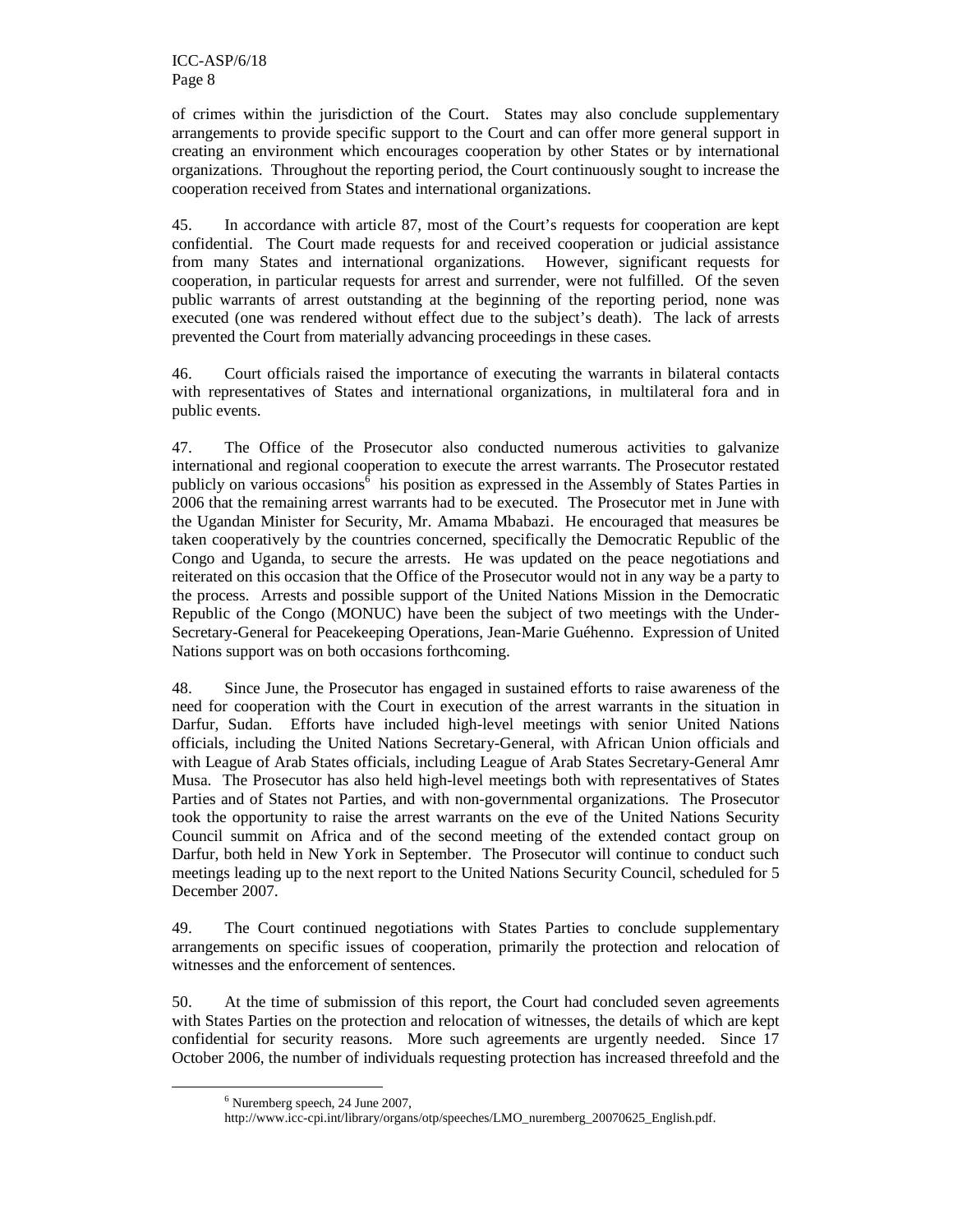number of individuals admitted into the Court's Protection Programme sevenfold, primarily due to developments in the situations in the Democratic Republic of the Congo and Darfur, Sudan. The fact that individuals subject to warrants of arrest remain at large makes it all the more important to ensure adequate protection measures.

51. No agreements on the enforcement of sentences were concluded although negotiations continued with several States. At the time of submission of this report only one agreement had been concluded between the Court and a State Party in relation to the enforcement of sentences.

52. The Court continued to work with States Parties to increase understanding and awareness of the needs of the Court and of how States Parties can provide additional support. At the request of the Bureau of the Assembly, the Court prepared a consolidated report on the issue of cooperation which identifies the priorities of the Court. The Court engaged in a positive dialogue on the issue of cooperation with the Bureau through its Working Groups in The Hague and New York.

53. The Court increasingly emphasized the need for cooperation in its regular diplomatic briefings in The Hague and Brussels and with representatives of States and international organizations both at the seat of the Court and abroad. Among its many visitors, the Court welcomed the President of the Republic of Bolivia, H.E. Evo Morales Ayma; the President of the Federal Republic of Germany, H.E. Horst Köhler; and the newly appointed Secretary-General of the United Nations, H.E. Ban Ki-moon.

54. In their bilateral contacts, Court officials mentioned the importance of States and international organizations creating an environment encouraging cooperation by others. By publicly supporting cooperation with the Court and respect for the Court's judicial processes and decisions, States and international organizations can enhance the Court's ability to achieve the objectives for which it was created.

55. The Court continued to develop its cooperation with the United Nations in accordance with the provisions of the Rome Statute and the Relationship Agreement between the International Criminal Court and the United Nations. The Court received support from the United Nations Secretariat and from numerous United Nations funds, programmes and other bodies in the field. The Court submitted its third annual report to the United Nations on 31 August 2007.<sup>7</sup> The President of the Court, judge Philippe Kirsch, will introduce the report before the United Nations General Assembly on 1 November 2007. Following the visit of the Secretary-General to the Court on 1 February 2007, the Prosecutor, Mr. Luis Moreno-Ocampo, met with the Secretary-General on 2 April and 28 August 2007. Other Court officials held frequent meetings with high-level United Nations officials to discuss issues of cooperation, including possible support in relation to arrests.

56. The Court worked to further enhance its cooperation with regional organizations. The President, First Vice-President, Prosecutor, Deputy Prosecutor (Prosecutions) and Registrar briefed the Permanent Representatives Committee of the African Union on 1 March 2007. In June 2007, the same officials visited Ghana, where they met with the President of Ghana and Chairperson of the African Union, H.E. John Kufuor. Conclusion of a memorandum of understanding between the Court and the African Union is pending. As indicated above, the Prosecutor also met with the Secretary-General, H.E. Amr Musa, of the League of Arab States in February, July and September 2007.

57. Officials and staff of the Court met regularly with their counterparts at the International Criminal Tribunal for the Former Yugoslavia ("ICTY"), the International

<sup>7</sup> United Nations document A/62/314.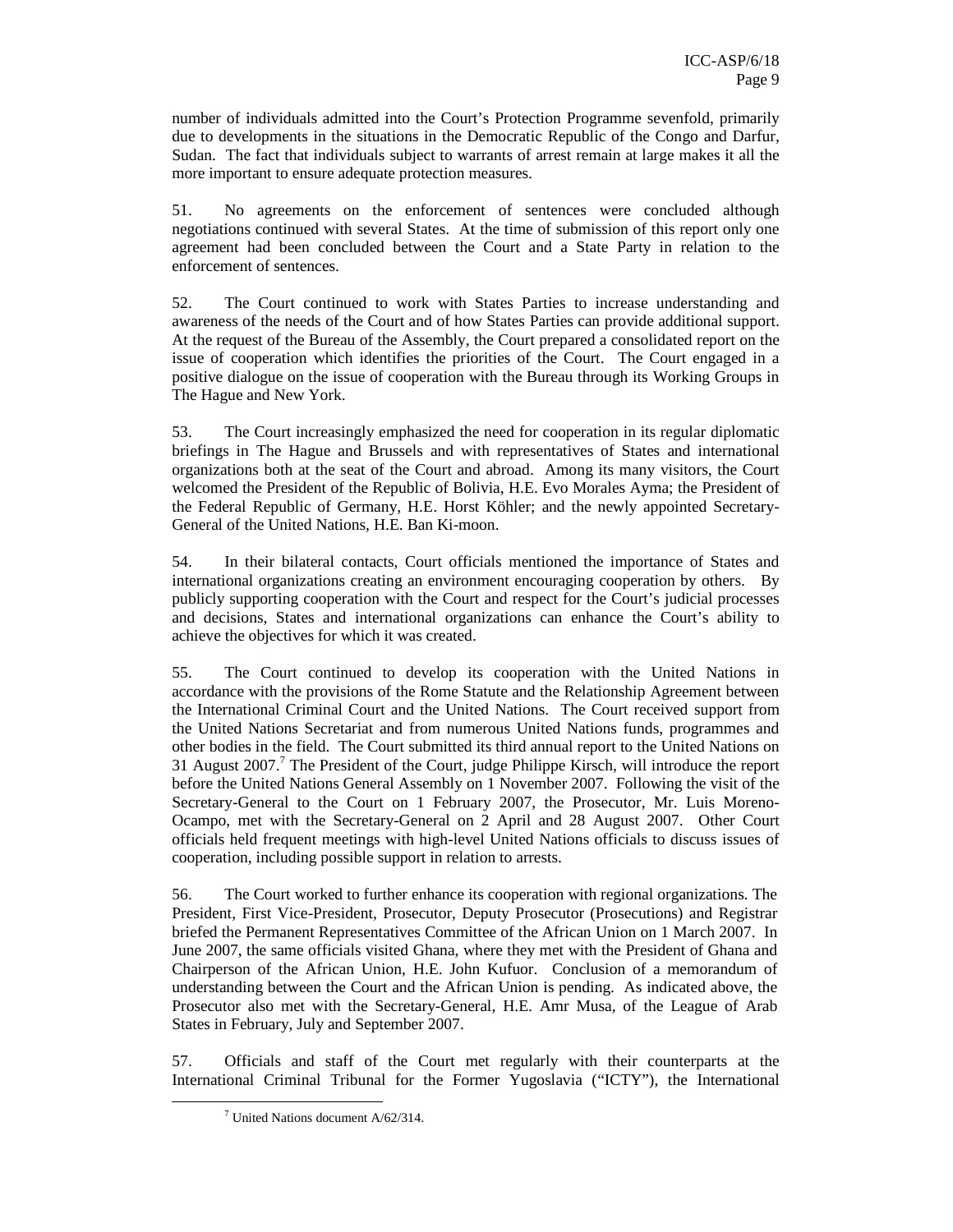ICC-ASP/6/18 Page 10

Criminal Tribunal for Rwanda ("ICTR") and the Special Court for Sierra Leone ("Special Court"), as well as other institutions, to share information and lessons learned from their experience. On 5 June 2007, the Court hosted a meeting of the Judicial Club of The Hague, comprising the judges of the International Court of Justice, the Dutch Supreme Court (Hoge Raad), the International Criminal Court, the ICTY, the Permanent Court of Arbitration and the Iran-United States Claims Tribunal. Judges of the ICTR and of the Special Court in The Hague also participated. The annual colloquium of the prosecutors of international courts and tribunals was hosted jointly by the Court and the ICTY on 6 and 7 October 2006 in The Hague. The registrars of the international courts and tribunals held their annual meeting from 14 to 18 May 2007 within the framework of the Turin Conference on International Criminal Justice.

## **VI. Organization and administration of the Court**

#### **A. Composition of the Court**

58. During the reporting period, judge Maureen Harding Clark resigned to accept appointment to the High Court of Ireland, judge Karl T. Hudson-Phillips resigned for personal reasons and judge Claude Jorda resigned for reasons of permanent ill-health. The Deputy Prosecutor (Investigations), Mr. Serge Brammertz, resigned in order to continue to serve as Commissioner of the United Nations International Independent Investigative Commission, a post he occupied while on leave from the Court.

59. Following the resignation of judge Jorda, the Presidency decided to temporarily attach judge Anita Ušacka to the Pre-Trial Division and to assign judge Ušacka to replace judge Jorda in Pre-Trial Chamber I from 25 June 2007.

60. Following the confirmation of charges against Mr. Lubanga Dyilo, the Presidency constituted Trial Chamber I comprising judges René Blattmann, Elizabeth Odio Benito and Adrian Fulford. On 12 July 2007, the judges of the Trial Chamber elected judge Fulford as Presiding judge for the trial of Mr. Lubanga Dyilo.

61. On 4 July 2007, the judges of the Pre-Trial Division re-elected judge Hans-Peter Kaul as President of the Division. Judge Navi Pillay was elected President of the Appeals Division effective 4 February 2007, succeeding judge Erkki Kourula. Judge Elizabeth Odio Benito was elected President of the Trial Division effective 17 September 2007.

62. At a plenary meeting on 14 June 2007, the judges of the Court decided in accordance with rule 12 of the Rules of Procedure and Evidence that a Deputy Registrar was to be elected. They will elect the Deputy Registrar from a list of candidates to be provided by the Registrar.

63. Taking into account that the term of office of the current Registrar will conclude in July 2008, the Presidency has initiated the process of election of a new Registrar in accordance with article 43 of the Statute and rule 12 of the Rules of Procedure and Evidence.

64. The Principal Counsel of the Office of Public Counsel for the Defence assumed office, and the Office provided assistance in accordance with the Regulations of the Court. To date, 126 persons have been inscribed on the list of counsel established pursuant to the Rules of Procedure and Evidence. One hundred and five of these counsel participated in consultations with the Court through a seminar for counsel in The Hague on 28 and 29 March 2007. All counsel on the list have been provided with access to an "extranet" specifically designed for them. The members of all relevant disciplinary bodies have been elected or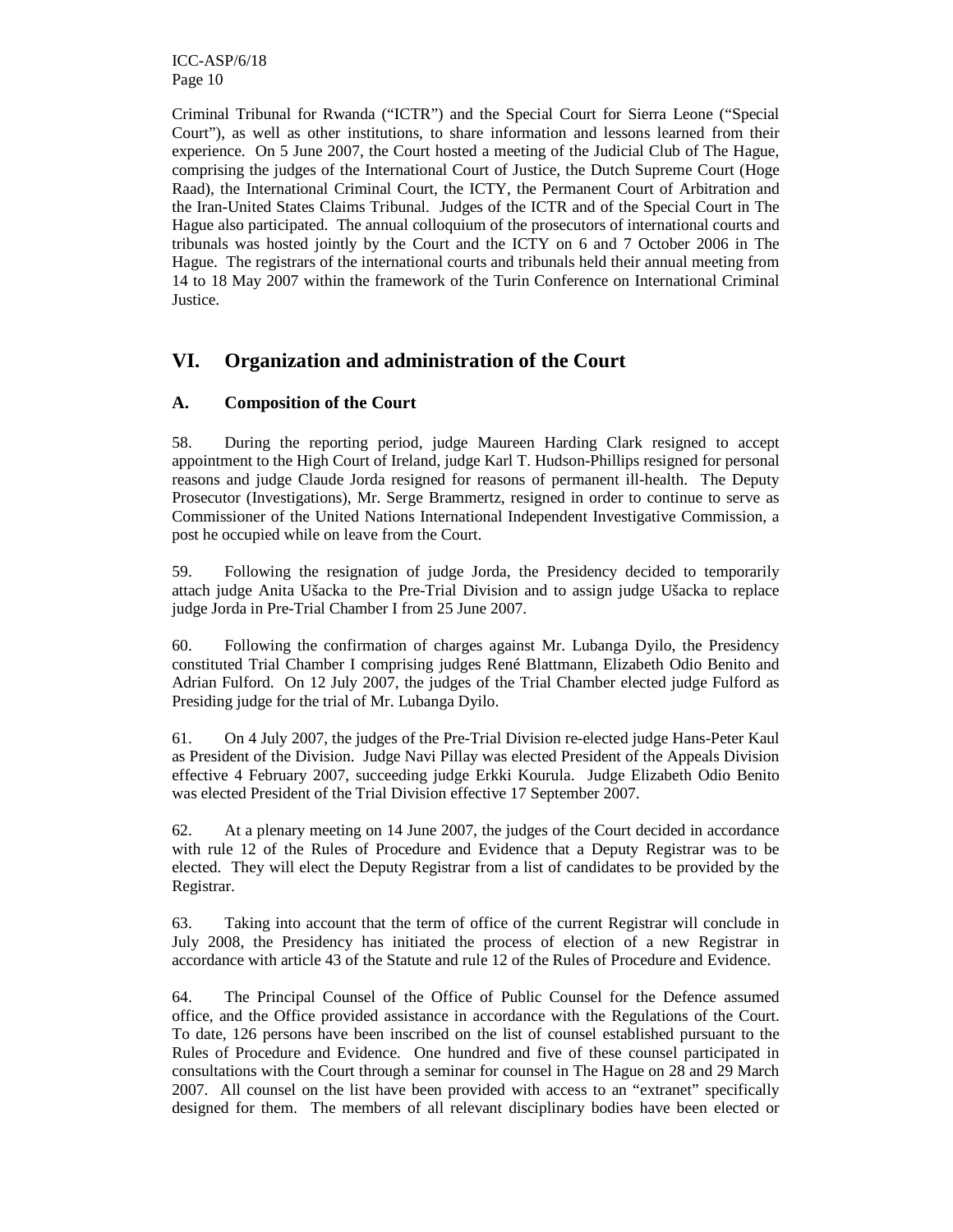appointed, and the Registrar has appointed two independent legal aid commissioners to provide him with advice.

65. The Executive Director of the Trust Fund for Victims took office on 31 January 2007. The Fund's programmatic and financial frameworks were approved following extensive consultations, a communication strategy was elaborated and field activities were launched in Uganda and the Democratic Republic of the Congo. The Secretariat of the Fund began preparations to establish a fixed presence in the field by the end of 2007. States Parties continued to contribute to the Fund and to pledge contributions to the Fund.

#### **B. Strategic planning**

66. Under the direction of the Coordination Council, the Court continued the implementation of the Strategic Plan, which had been adopted and submitted to the Assembly in 2006 (ICC-ASP/5/6). Among its priorities for implementation in 2007, the Court focused in particular on establishing and clarifying well-functioning decision-making processes between and within organs, implementing the Strategic Plan for outreach, developing a Courtwide strategy in relation to victims' issues and achieving substantial progress in reaching the objectives related to human resources. Implementation of the Strategic Plan strengthened coordination between the organs and the internal administration of the Court.

67. The Court is developing and aims to conclude a comprehensive human resources strategy before the next session of the Committee on Budget and Finance in the first semester of 2008. The human resources strategy focuses on identifying career development opportunities for well-performing staff, staff well-being, personnel development, training and staff recruitment.

68. In the implementation of its strategy on information and communications technologies (ICT), the Court established a project management office responsible for the standardization, optimization and improvement of current and future ICT projects, with the aim of contributing to the improvement of the judicial and administrative operations of the Court.

69. The Court used the Strategic Plan as the basis for developing the proposed programme budget for 2008. Objectives of programmes and subprogrammes were derived from the Court's strategic objectives, thereby improving the alignment of the Court's resources with its priorities.

70. Notwithstanding the gains, the Court's first experience with implementation of the Strategic Plan in 2007 fell short of its expectations. In late 2007, the Court will review its priorities, plans and processes for implementation of the Strategic Plan in 2008.

71. The Court engaged in dialogue with the Bureau of the Assembly through its Working Group in The Hague. The support of States Parties is essential to the successful implementation of the Strategic Plan. The Court will continue to work with the Working Group in The Hague to further enhance communication between the Court and States Parties.

#### **C. Field operations**

72. Security was a serious concern in the different situations, in particular the Democratic Republic of the Congo and Darfur, Sudan. Due to the security situation, the Court carried out a temporary, complete evacuation of all personnel from the Kinshasa field office. A field medical support service system to aid staff in the field is being implemented. The Court established local protection and response measures for victims in Uganda and the Democratic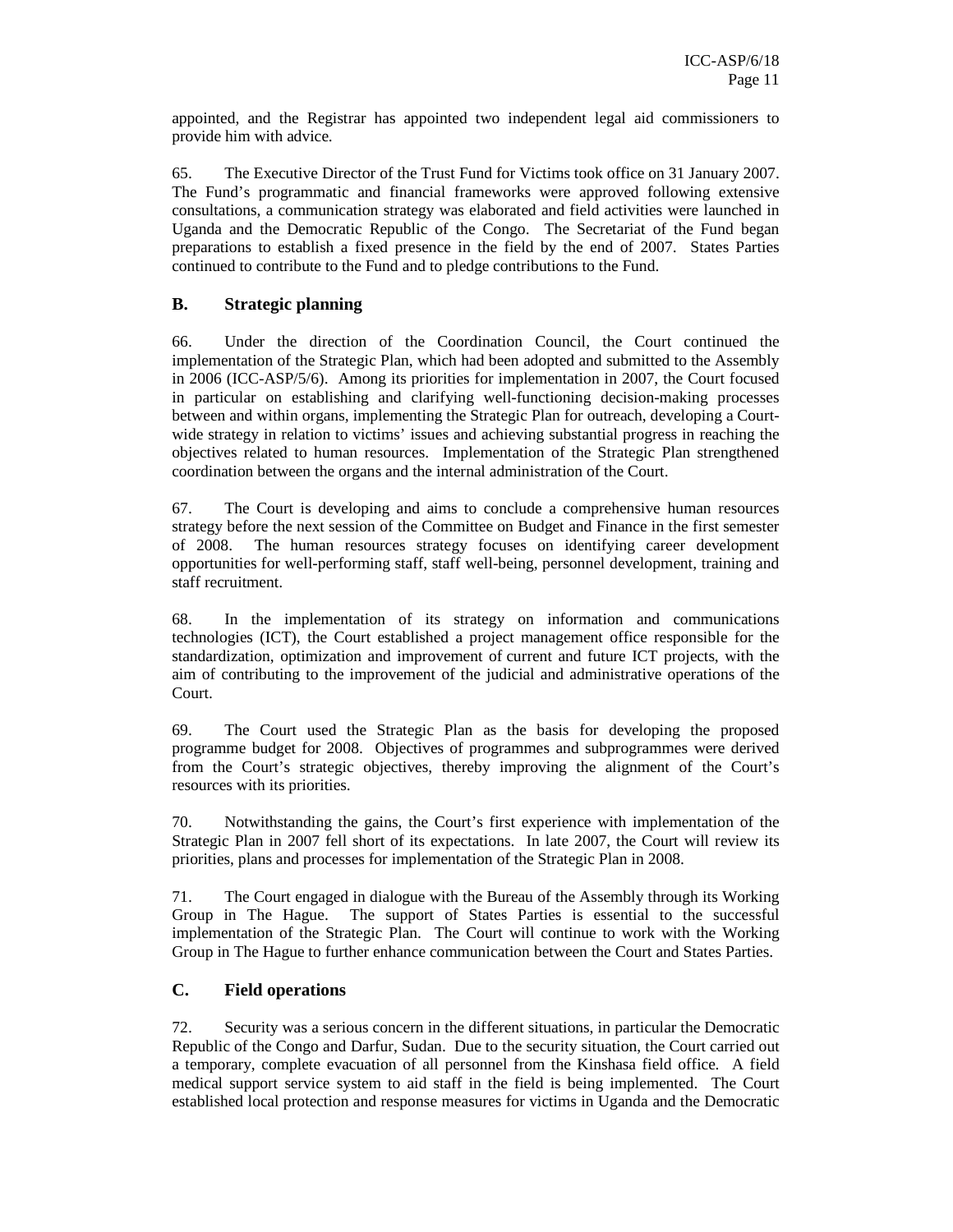Republic of the Congo and in relation to the situation in Darfur, Sudan. The Court began to establish similar measures in the Central African Republic. However, the substantial increase in the number of individuals requiring protection, combined with insecurity and logistical constraints in the areas of operation, posed serious challenges for the Court in relation to the protection of victims and witnesses.

73. The Court further developed and consolidated its field offices in the light of circumstances in the different situations. The Court moved its premises in Kinshasa, Democratic Republic of the Congo, Abeché, Chad, and Kampala, Uganda, due to security, logistical and operational requirements. The Court consolidated and stabilized its forward field office in Bunia, Democratic Republic of the Congo, with a view to enabling the Court to operate with greater autonomy in the eastern part of that country. With the opening of the investigation in the Central African Republic, the Court began to set up a new field office in the capital, Bangui. In its field office moves and developments, the Court paid particular attention to ensuring that offices serve as representative faces of the Court in the different areas.

74. In line with the Strategic Plan for outreach, the Court added staff dedicated to carrying out outreach activities to its field offices. The Court also recruited field-based staff to increase its activities intended to inform, support and train legal representatives and other intermediaries of victims, thereby enhancing its support to victims seeking to participate in proceedings or to obtain reparations.

75. Communications in the field were enhanced by the deployment of technology providing connections to Headquarters without reliance on local infrastructures. This permitted the extension of the Court's telephone system and some applications to field offices. The total information infrastructure continued to be secured with the deployment of both hardware and software encryption techniques and protection devices.

#### **D. Premises**

76. In August 2007, the Court reached the full level of capacity of the Arc building. In addition to the Arc building, the Court continued to occupy space in the Hoftoren building. The host State has agreed to provide the Court with additional interim premises, which are now expected to be available in September 2008. The Court and the host State continued to discuss possible solutions for meeting the Court's interim premises needs until these premises are available.

77. Pursuant to a request by the Assembly, the Court developed a detailed functional brief setting out its requirements, as user, for the permanent premises. In consultation with the host State, the Court also prepared cost estimates for the project and a provisional timetable. The Court engaged in discussion on the permanent premises with States Parties through the Working Group of the Bureau in The Hague and participated in meetings of experts convened by the Working Group.

### **E. Support to the Special Court for Sierra Leone**

78. In accordance with the Memorandum of Understanding concluded on 13 April 2006, the Court continued to provide courtroom services and facilities, detention services and facilities and other related assistance to the Special Court to enable the latter to conduct the trial of Mr. Charles Taylor in The Hague. The trial of Mr. Taylor began in The Hague on 4 June 2007.